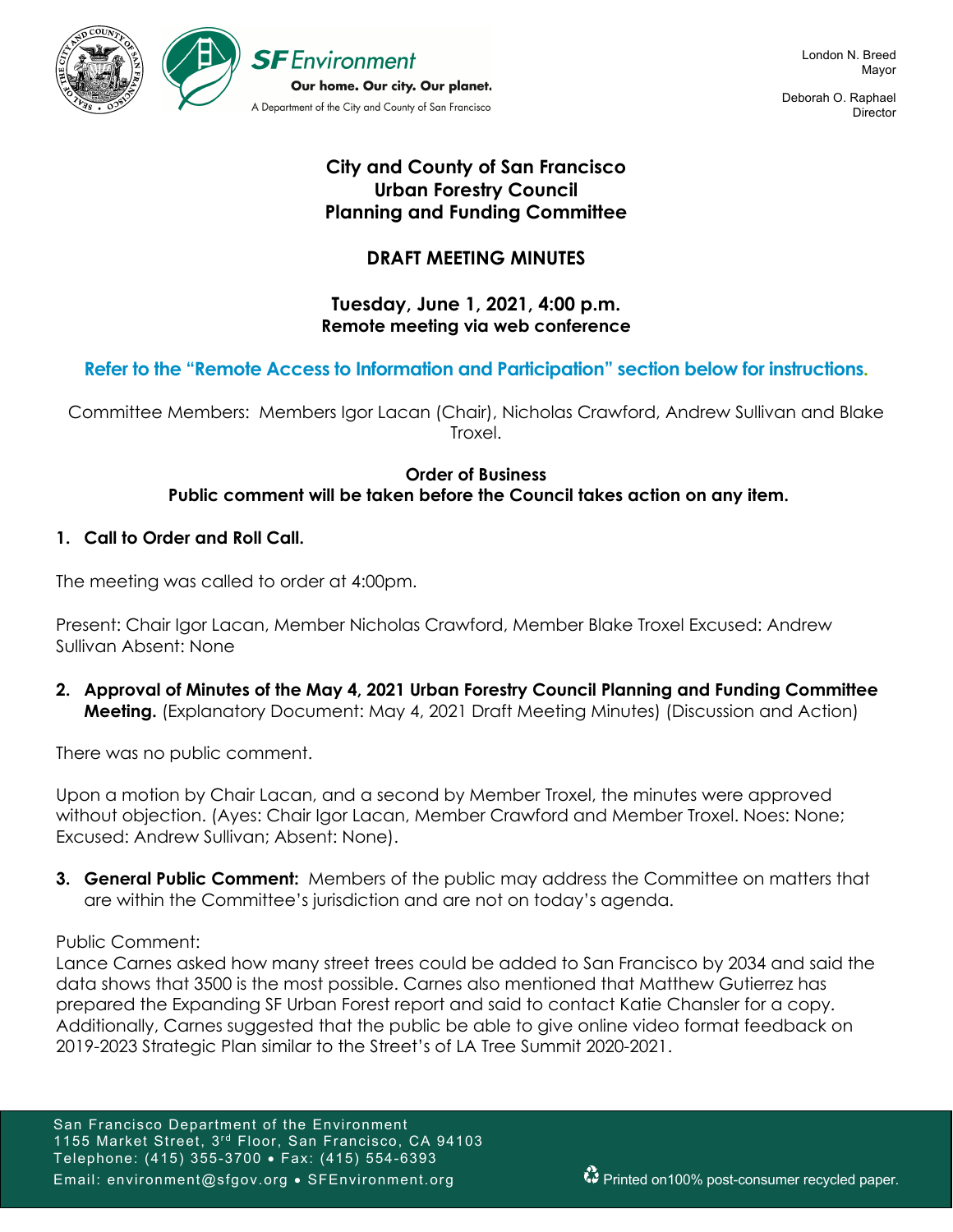Denise Louie discussed trees in SF open spaces. Given wildfire risk increase, Louie expressed concern for wildfire potential within San Francisco parks due to drought stressed trees and expressed hope that attention will be paid to these unhealthy trees sooner than later.

## **4. Discussion of Current Tree Planting and Maintenance Funding for San Francisco's Street Trees.** Speaker: Nicholas Crawford, San Francisco Public Works. (Discussion)

Member Crawford presented on the Mayor's budget which shows increased funding for Street Tree Planting and Establishment. Crawford went over other ways in which funding is obtained for San Francisco' street trees: Prop K, IPIC funds, carbon credits (possible in future), stimulus funds, grants, community forests program (possible in future), and municipal bonds (possible in future). Tree Maintenance Fund is likely to return to pre-covid amount for FY21-22.

Chair Lacan mentioned that carbon credits tend to be a massive scam, but urban forestry may be an opportunity for legitimate carbon credits, albeit much more expensive ones.

Member Troxel suggested adding a chart of the breakdown of the total funding for each fiscal year. Additionally, perhaps there is a unique bond structure that has worked elsewhere that can be adapted.

Member Sullivan suggested that climate change and energy efficiency be combined with tree planting for a larger bond. Additionally, messaging for the next fiscal cycle should be prepared now so that the council is ready for budget conversations.

### Public Comment:

Susan Karasoff from the California Native Plant Society mentioned that CalFire may be interested in the fact that coastal trees may help retain air moisture and therefore may help mitigate fires. The CA Natural Resources Agency is putting together a 30 by 30 plan that involves urban forestry so there may be funding there.

Lance Carnes asked how much was allocated last year for tree establishment; how many trees would the 2.5 million allocated this year provide for; and if there was watering capabilities for all the trees, if not, how would more funds be obtained.

Member Crawford said that he will research past allocations and said he doesn't know how many trees will be planted this year and asked to bookmark the watering question as it is not on the agenda.

## **5. Update on the process for Urban Forestry Council review of development projects**. Speaker: Oscar Hernandez-Gomez, San Francisco Planning Department. (Discussion and Possible Action)

Oscar Hernandez-Gomez presented on the revised version of the review process for development projects. Up to 5 major projects will be selected by Chris Buck, Nick Crawford will agendize them. The project will be notified of when it has to present to the Urban Forestry Council. The comments are documented, and the project sponsor is responsible for addressing the comments. The comments will be documented similarly to the Urban Design Guidelines.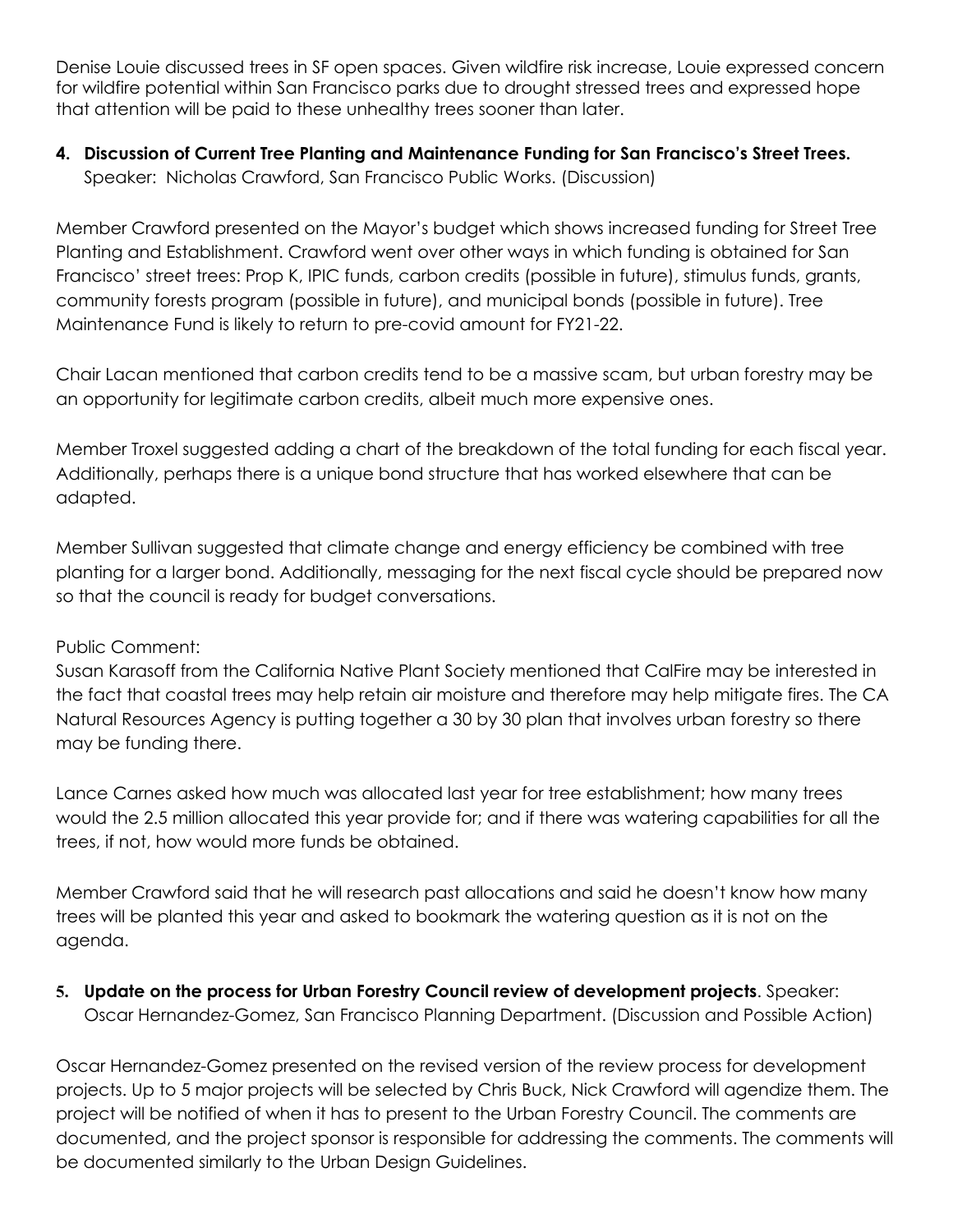Member Troxel asked if any project has gone through this new process yet. Hernandez-Gomez said not all the way through the Urban Forestry Council and will need to check about progress through the other stages. Troxel also asked who would be responsible for seeing if the review process ends up working as intended. Hernandez-Gomez said that the Planning Department's data team would track and report to BUF and the UFC. Perhaps should request regular reporting from the data team. Troxel suggested that this information eventually be included in the annual forestry report. Peter Brastow acknowledged and agreed.

Peter Brastow presented the presentation guidelines and review checklist for development project review. Code context was added as a footnote. There was discussion about how the guidelines and comments should be formatted in a way most useful and translatable for the Planning Department.

### Public Comment:

Susan Karasoff asked the council to review the data measured and monitored regularly so that stakeholders get value from the process.

**6. Review and vote on whether to recommend that the full Council approve the proposed 2021 Street Tree List.** Speaker: Peter Brastow, Urban Forestry Coordinator, Department of Environment (Explanatory Document: SF Street Tree Species List 2021\_Final Draft) (Discussion and Action)

Peter Brastow presented the 2021 Street Tree List. Not many changes since 2019; the size order was reversed to encourage the planting of larger trees; palms were placed in their own singular list; care notes for various trees were added.

### Public Comment:

Susan Karasoff suggested moving all the native trees in section 4 be moved to the top, adding a link to the National Wildlife Federation site for lepidoptera information, removing the link to the UFEI site since it does not include information about pollinator support.

Upon a motion by Chair Lacan, and a second by Member Crawford, the Street Tree List was approved without objection. (Ayes: Chair Igor Lacan, Member Crawford and Member Troxel. Noes: None; Excused: Andrew Sullivan; Absent: None).

## **7. New Business/Future Agenda Items.** (Discussion and Possible Action)

Chair Lacan thanked Dan Flanagan for his many years of leadership.

Member Troxel brought up Article 16 regarding discouraging illegal removals; in the future, a resolution will have to be written to update/change it. Perhaps Josh could join the discussion. Chair Lacan talked about a recent paper about the difficulty of tree removal, proposed that one of the authors join the council for discussion.

### Public Comment:

Susan Karasoff said if there is something on the Cal IPC watch list then it shouldn't be on the street tree list.

## **8. Adjournment.**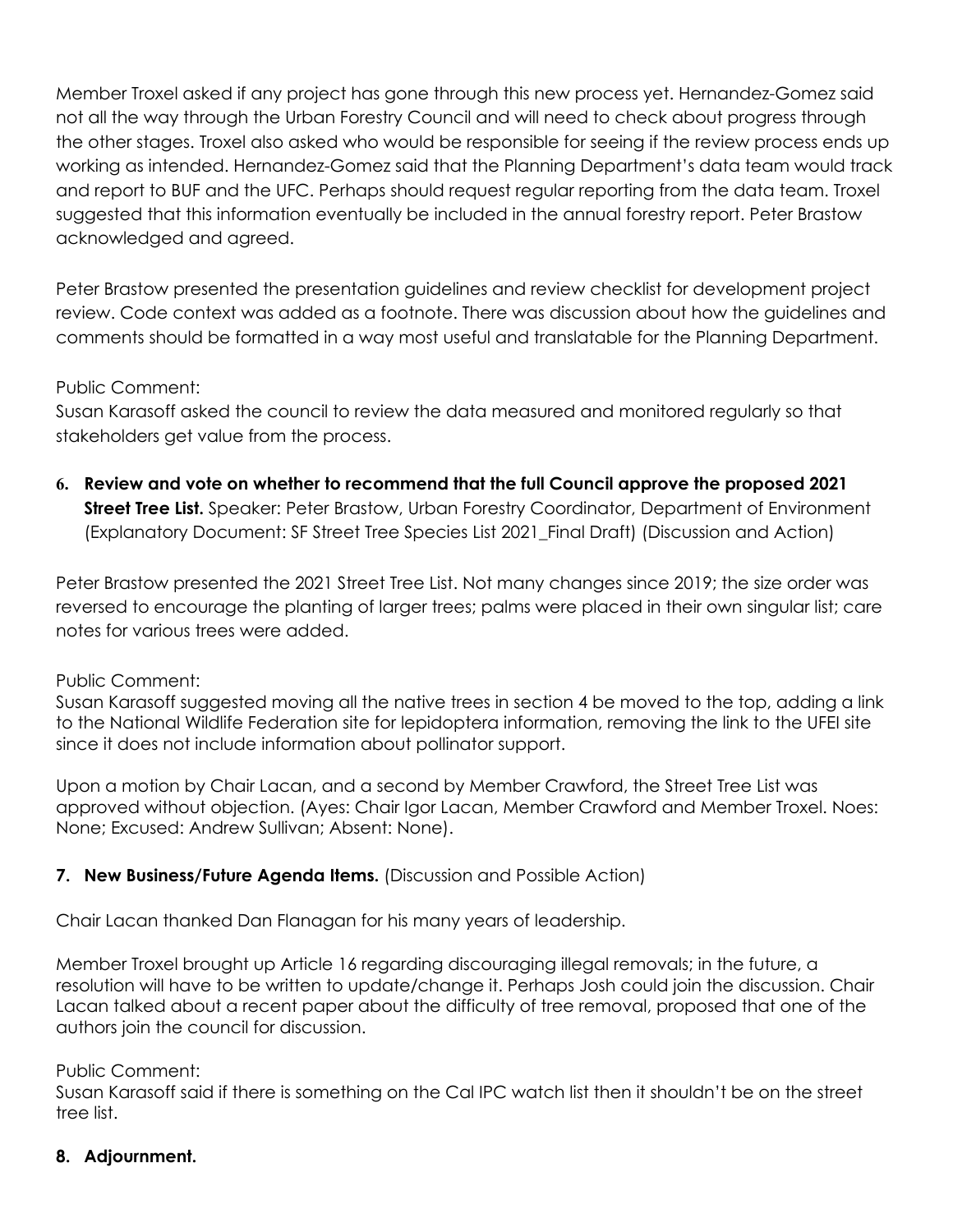The meeting was adjourned at 5:43 p.m.

**The next Planning and Funding Committee meeting is on July 6th, 2021 at 4:00 p.m. In compliance with the San Francisco Health Officer's Order No. C19-07c, directing all individuals to "shelter in place", public meetings, panels and other advisory bodies will continue on a remote conferencing basis only. Find out about upcoming deadlines, public hearings and meetings. Search the SFEnvironronment.org website archived minutes and agenda.**

## **Remote Access to Information and Participation**

This meeting will be held remotely using video conferencing, through the WebEx Meetings platform, and by telephone for members of the public who are unable to attend using computers or smart devices.

### **Attending the Meeting: Watch or Listen**

Members of the public have the following options for attending the meeting:

Option 1: Watch the meeting using a computer or smart device by clicking on the following link:

#### https://ccsf.webex.com/ccsf/onstage/g.php?MTID=e440bb918a09458edf8073f3a33530c6d

- If you are able to and would like to watch via your computer, please follow these instructions: i) Click on the link above; ii) Enter your first name, last name, and email address if desired; iii) Click "Join by Browser" (directly beneath the "Join Now" button);
- If you are able to watch via your smart mobile device: i) Download the Webex Meetings application; ii) Click on the link above; iii) Click "Join"; iv) Enter your name and email; v) Click "Ready to Join".

Option 2: Join the meeting by phone if you do not have access to a computer or smart device. Dial: **415-655-0001** and then enter the Access Code: **187 210 9068**

## **Participating During Public Comment**

Members of the public will have opportunities to participate during public comment. The public is asked to wait for the particular agenda item before making a comment on that item. Comments will be addressed in the order they are received. When the moderator announces that the Committee is taking public comment, members of the public can:

> Participate over the phone (see above) by pressing \*3 (this step is very important, as it will activate the "Raise Hand" icon in the Participant window).

Depending on the number of people also in line ahead of you, you may have to wait before it is your opportunity to speak. When it is your turn, you will be notified that your line has been unmuted, and it will be your opportunity to speak. Your line will be muted again when your allotted time expires.

In accordance with Governor Gavin Newsom's statewide order for all residents to "Stay at Home" and the numerous local and state proclamations, orders and supplemental directions - aggressive directives have been issued to slow down and reduce the spread of the COVID-19 virus. Copies of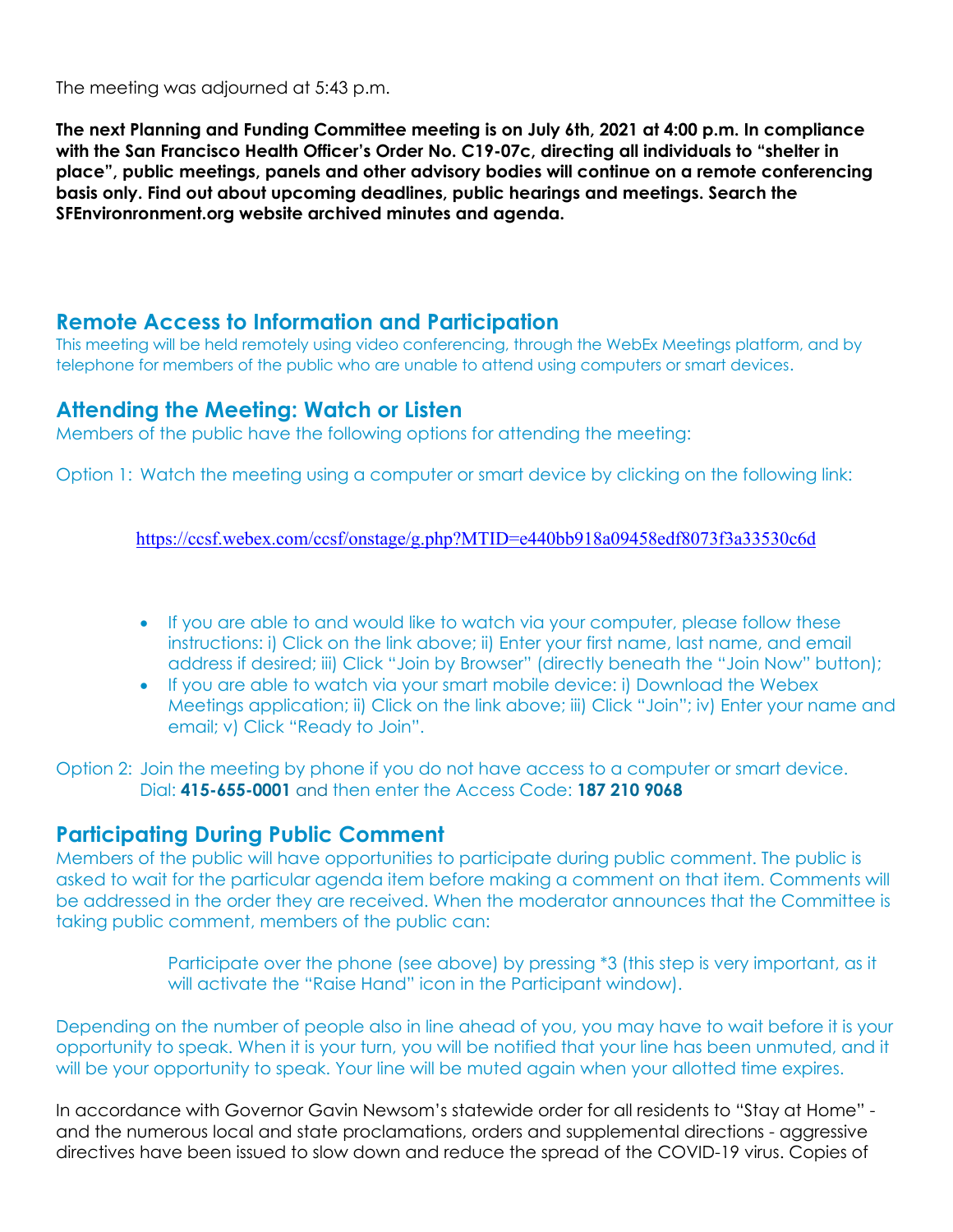explanatory documents are available, 1) on the Urban Forestry Council webpage https://sfenvironment.org/about/taskforce/urban-forestry-council; or (2) upon request to the Commission Affairs Manager, at telephone number 415-355-3700, or via e-mail at katie.chansler@sfgov.org.

### **Important Information**

The ringing of and use of cell phones, pagers and similar sound-producing electronic devices are prohibited at this meeting. Please be advised that the Chair may order the removal from the meeting room of any person(s) responsible for the ringing or use of a cell phone, pager, or other similar sound-producing electronic devices.

### **Public Comment**

At this time, members of the public may address the Committee on items of interest that are within the subject matter jurisdiction of the Committee but are not on today's agenda. Public comment will be taken following each agendized item. Each member of the public may address the Committee for up to three minutes, unless otherwise announced by the Chair. If it is demonstrated that the comments by the public will exceed 15 minutes, the Chair may continue Public Comment to another time during the meeting.

NOTE: Persons unable to attend the meeting may submit to the Committee, by the time the proceedings begin, written comments regarding the agenda items above. These comments will be made a part of the official public record and shall be brought to the attention of Committee Members. Any written comments should be sent to: Commission Affairs Manager, Department of the Environment, katie.chansler@sfgov.org, by 5:00 p.m. on the day prior to the hearing. Written public comment received by the Council will be posted as an attachment to the minutes.

The Brown Act forbids the Committee from taking action or discussing any item or issue not appearing on the posted agenda. This rule applies to issues raised in public comment as well. In response to public comment, not on an agendized item, the Committee is limited to:

1. Briefly responding to statements made or questions posed by members of the public, or

2. Request staff to report back on a matter at a subsequent meeting, or

3. Directing staff to place the item or issue on a future agenda (Government Code Section 54954.2(a).)

### **Disability Access**

The Urban Forestry Council meetings will be held virtually. The Committee meeting rooms are closed.

The following services are available on request 48 hours prior to the meeting; except for Monday meetings, for which the deadline shall be 4:00 p.m. of the last business day of the preceding week: For American sign language interpreters or the use of a reader during a meeting, a sound enhancement system, and/or alternative formats of the agenda and minutes, please contact the Department of Environment at (415) 355-3700 or katie.chansler@sfgov.org to make arrangements for the accommodation. Late requests will be honored, if possible.

In order to assist the City's efforts to accommodate persons with severe allergies, environmental illnesses, multiple chemical sensitivity or related disabilities, attendees at public meetings are reminded that other attendees may be sensitive to various chemical based products. Please help the City accommodate these individuals. Individuals with chemical sensitivity or related disabilities should call the Mayor's Office on Disability at (415) 554-6789 or (415) 554-6799 (TTY) for additional information.